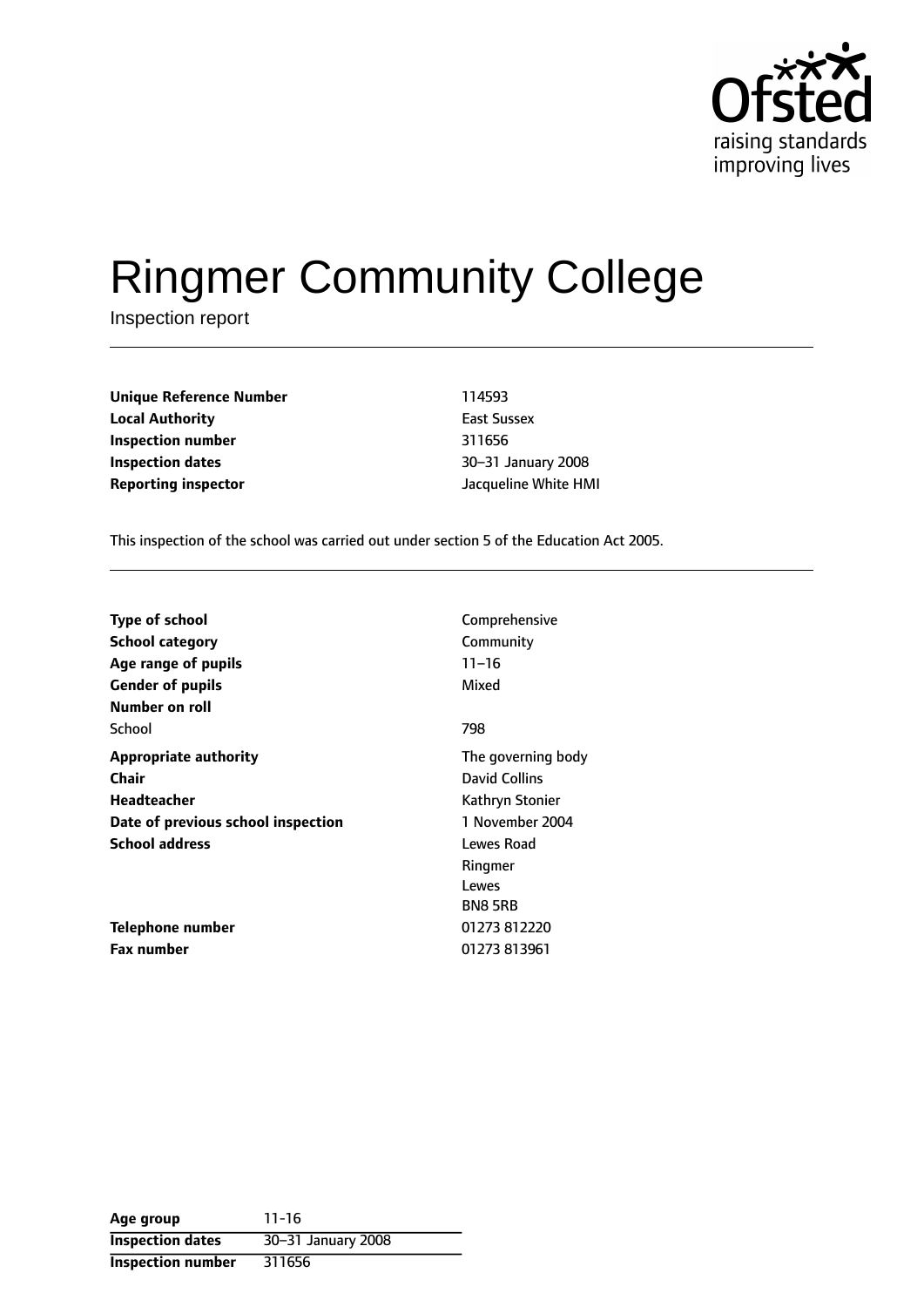.

© Crown copyright 2008

#### Website: www.ofsted.gov.uk

This document may be reproduced in whole or in part for non-commercial educational purposes, provided that the information quoted is reproduced without adaptation and the source and date of publication are stated.

Further copies of this report are obtainable from the school. Under the Education Act 2005, the school must provide a copy of this report free of charge to certain categories of people. A charge not exceeding the full cost of reproduction may be made for any other copies supplied.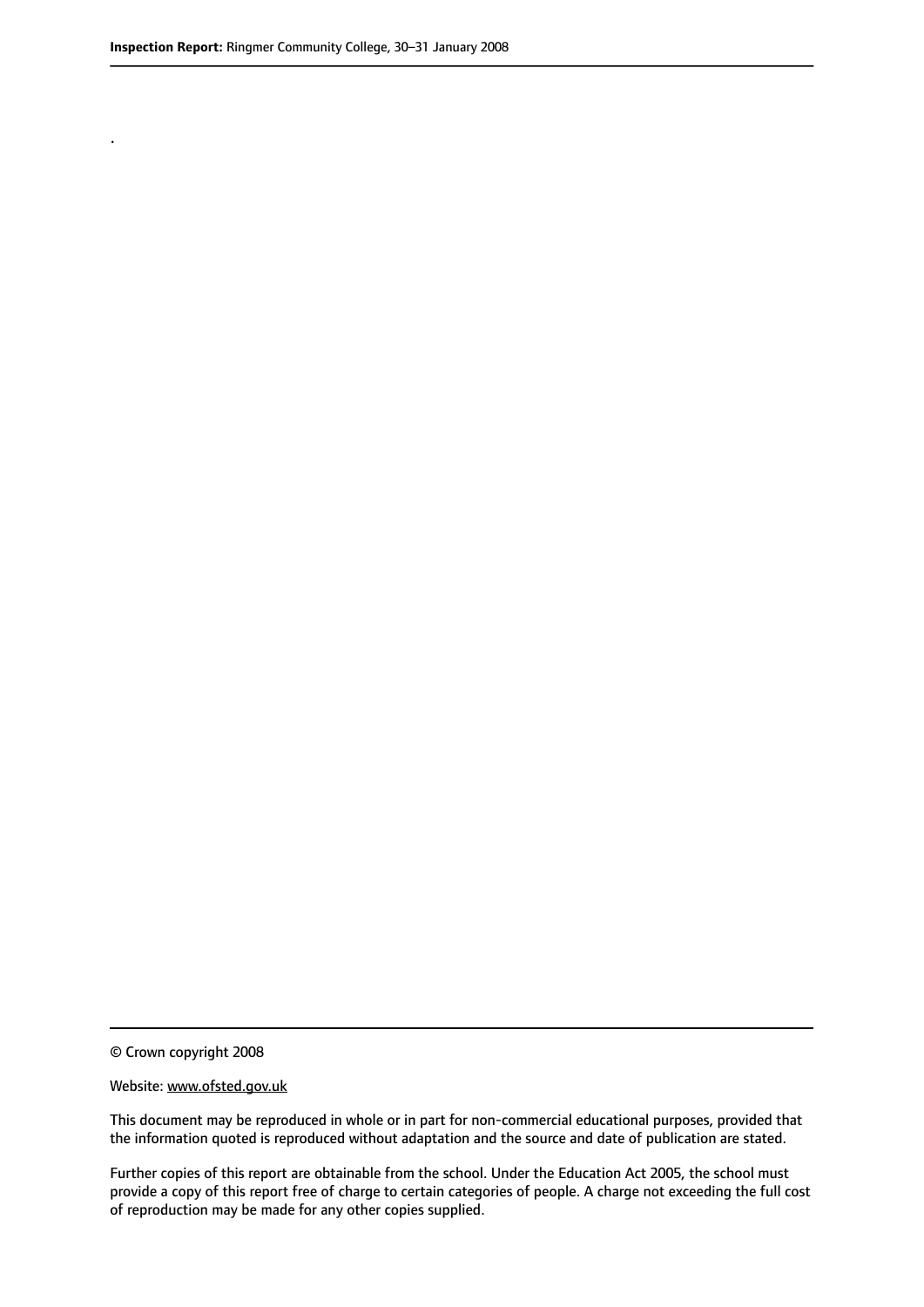# **Introduction**

The inspection was carried out by one of Her Majesty's Inspectors and three Additional Inspectors.

## **Description of the school**

Ringmer Community College has achieved specialism in technology and vocational education. Most students are of White British heritage and a very small minority speak a language other than English as their first language. The number of students taking up free school meals is well below average. The proportion of students with learning difficulties and/or disabilities is just above average. Of these a broadly average proportion has a statement of special educational needs.

## **Key for inspection grades**

| Grade 1 | Outstanding  |
|---------|--------------|
| Grade 2 | Good         |
| Grade 3 | Satisfactory |
| Grade 4 | Inadequate   |
|         |              |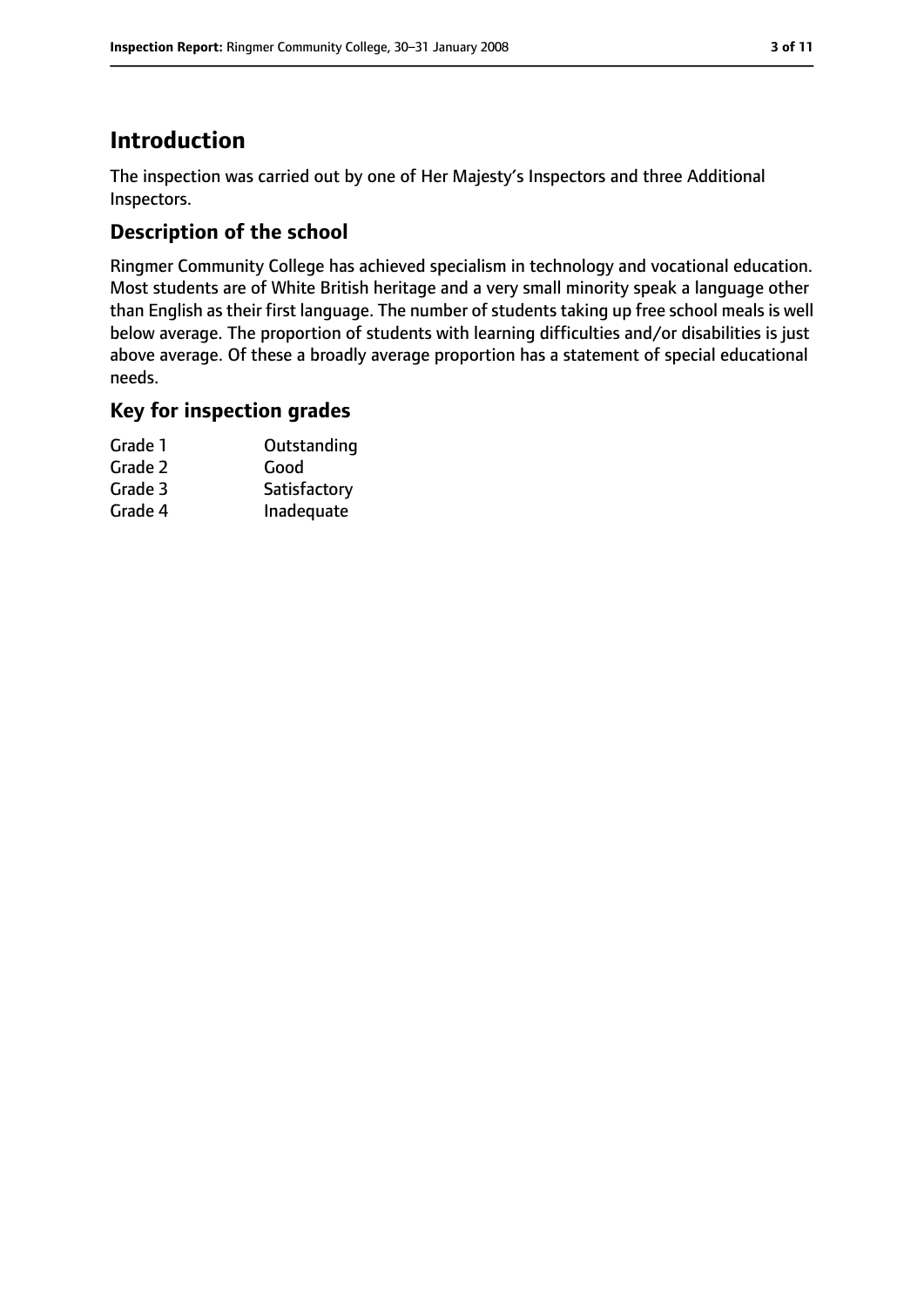## **Overall effectiveness of the school**

#### **Grade: 3**

This is a satisfactory and improving college with some good features. The college is at the heart of its community. Strong partnerships with other agencies and schools benefit students and their families. At the heart of the college isthe understanding that, in the words of the principal, 'The adults are here for the children'. Students make satisfactory progress to achieve above-average standards at the end of Year 11. They enjoy and benefit from the rich range of extra-curricular opportunities available to them. The good curriculum is responsive to the diverse needs of students and is flexible in accommodating their choices. The school's specialisms add breadth to the curriculum and impetus to the improvement of teaching and learning. Students are encouraged to express opinions about their college and to be aware of the contribution they make to its improvement. Supportive relationships are an important factor in students' enjoyment of school and positive attitudes to learning. Overall, behaviour is good. There is some low-level disruption in some lessons, usually when teaching fails to engage and stretch students. Most students develop into thoughtful citizens who care about the wider community and the environment. There are good opportunities for students to make a positive contribution to the community; the confidence and enthusiasm with which many students embrace them is testament to their good personal development. Most parents have a high regard for the school but a few remain concerned about students' behaviour. The college provides students with a caring environment, successfully nurturing individuality and a sense of belonging. Support for students with additional needs is well coordinated and monitored. However, assessment procedures are not consistent or effective enough in helping students to understand how to improve their work in all subjects. Therefore, care, guidance and support are only satisfactory. Teaching is satisfactory but there is wide variation across the college, with some good and outstanding practice. The monitoring of teaching has not given enough emphasis to learning and progress. The school rightly recognises the need to develop further the skills of assessing students' learning in lessons and accelerating their progress by setting precise targets about how to improve in subjects. Leadership and management are satisfactory overall, and most effective at senior level. The strong leadership of the principal stems from a clear vision of success that is being realised in the development of the curriculum and the plans for sixth form provision. A cohesive, hardworking senior team provides her with good support. Selfevaluation accurately identifies strengths and areas for development but has not been linked tightly enough to students' achievement. Consequently, some judgements have been over-generous. There is successful leadership of some subjects. However, the unevenness in students' performance and rate of progress reflects inconsistencies in the quality of leadership across the school. Addressing this issue is central to increasing the school's capacity for further improvement from satisfactory to good.

#### **What the school should do to improve further**

- Increase the amount of good and outstanding teaching by sharing best practice and concentrating on how effectively teaching helps students to learn.
- Develop self-evaluation at all levels, with a sharp focus on students' achievement.
- Make sure teachers and learning support staff use assessment information to accelerate students' progress, particularly in Key Stage 3, by matching learning objectives to their needs and setting precise targets for improvement in all subjects. A small proportion of schools whose overall effectiveness is judged satisfactory but which have areas of underperformance will receive a monitoring visit by an Ofsted inspector before the next section 5 inspection.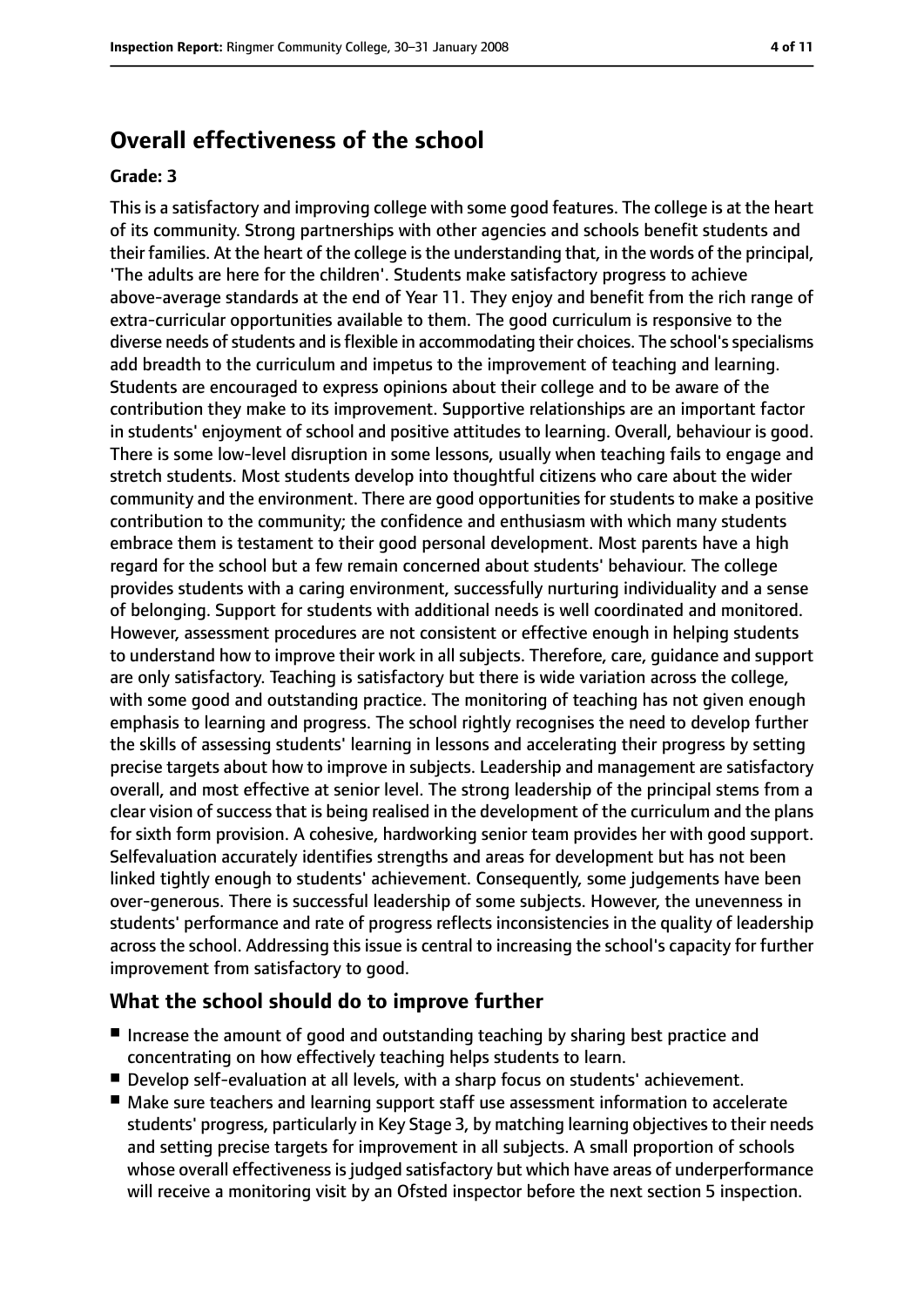## **Achievement and standards**

#### **Grade: 3**

Students join the school with broadly average attainment, but generally with more above average than below, to achieve standards that just reach the national average at the end of Year 9. This represents relatively slow progress. However, progress accelerates from Year 9 to the end of Year 11, where students achieve aboveaverage standards. Consequently, from Year 7 to Year 11, students make at least satisfactory progress. The results of 2007 national tests at the end of Year 9 show some underachievement in English, mathematics and science; the college did not meet its targets. The proportion of students achieving five higher-grade GCSEs increased significantly in 2007, as did the proportion including English and mathematics amongst the five. Both of these headline figures were above the national average. Whilst ground was gained in Key Stage 4, there was still some underachievement in English and mathematics, particularly amongst the more able students. There was also some unevenness in students' performance across subjects. Current assessment information suggests the college is on track to achieve its adequately challenging targetsin 2008. However, there are issues about teachers' understanding of national curriculum levels that have not been fully resolved; lesson observations during the inspection revealed that learning objectives are not always sufficiently challenging. Students with learning difficulties and/or disabilities make satisfactory progress in relation to their peers. Generally, girls' performance is stronger than that of boys but the college is implementing strategies that are improving boys' achievement.

## **Personal development and well-being**

#### **Grade: 2**

Personal development is good, attendance is satisfactory and many students enjoy school, describing it as a 'happy, friendly place'. Relationships between staff and students are good. There has been a marked improvement in behaviour since the last inspection and the number of exclusions has dropped. The college is increasingly effective in helping students most vulnerable to life's challenges to find their place and succeed. Students feel safe in school and are appreciative of the individual care they receive through the house system; they feel bullying is dealt with promptly and effectively by house leaders. Students themselves support and contribute to a number of good anti-bullying projects. Opportunities for leadership and responsibility are popular. Increasing numbers of students enjoy positions of responsibility, and over 200 are 'eco-representatives' who play an active role in improving and developing a sustainable environment. This awareness extends beyond the college and many students are conscientious in making a positive contribution to the well-being of the wider community. The student council is an integral component of college life and reinforces the positive interactions between students throughout the college. Social, moral, spiritual and cultural development is good and reinforced through the curriculum and assemblies. Students adopt healthy lifestyles; they know how to choose healthy options in the canteen and they participate enthusiastically in sport. They are developing the skills to be effective in their working lives and are proud of their college's achievements.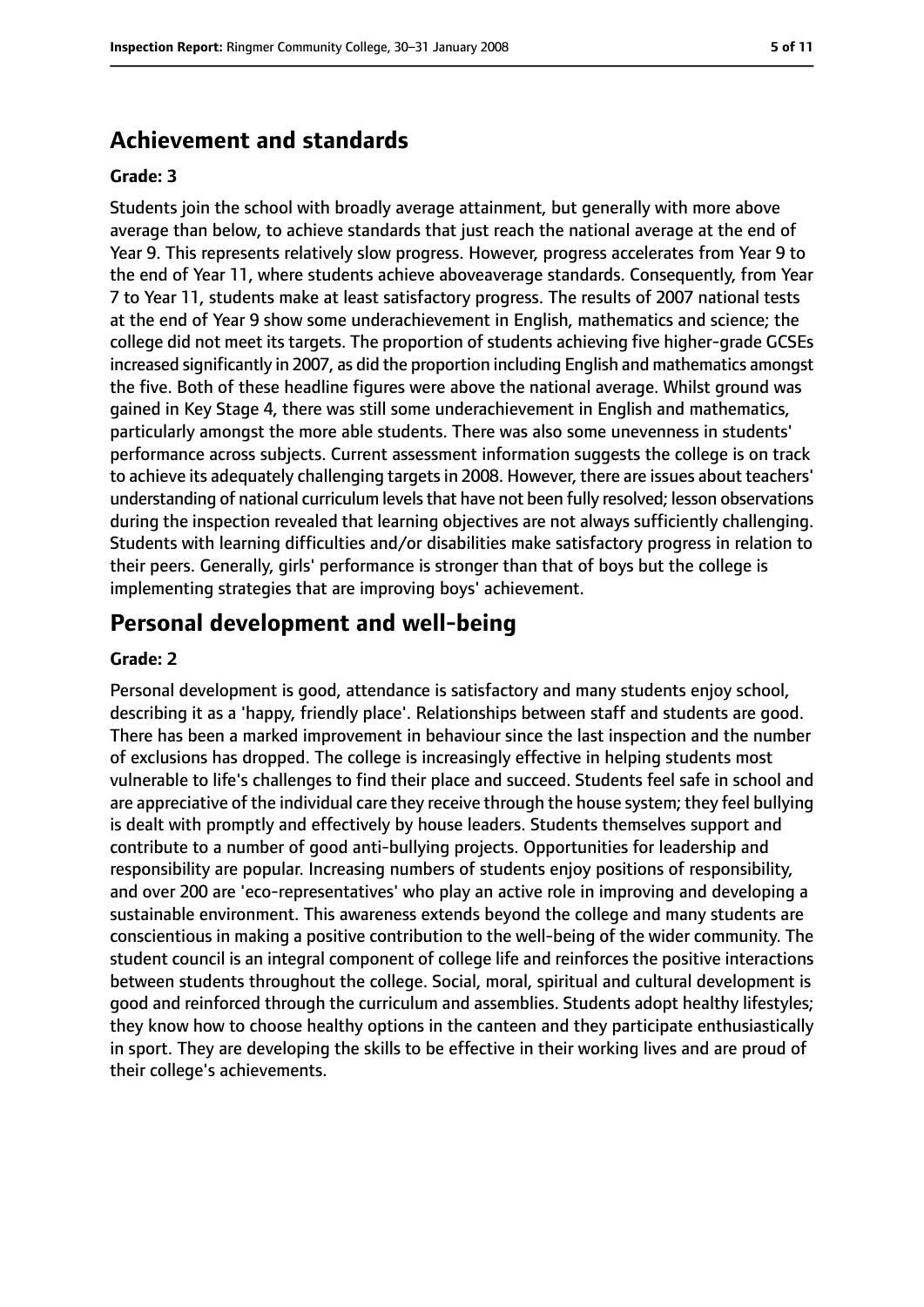## **Quality of provision**

### **Teaching and learning**

#### **Grade: 3**

The quality of teaching and learning varies widely. Teaching is more effective in Key Stage 4 than Key Stage 3. This is reflected in the better progress made by the older students. The college is aware of this difference but has not succeeded in ensuring teaching in Years 7 to 9 results in students making good progress. Good relationships are an important factor in students' enjoyment of learning. The most effective teaching is characterised by good pace, high expectations requiring students to extend their thinking, planning which matches learning objectives to students' needs, opportunities for applying learning and working independently and, importantly, precise feedback that enables students to take the next step in learning in a timely way. Not all teaching is of this quality. Some teachers are too focused on the activity of teaching rather than how well students are learning. Learning objectives are not always challenging enough. Planning is sometimes restricted to the content and structure of the lesson, at the expense of finely tuned assessment opportunities and appropriate challenge. There is a lack of consistency in the quality and regularity of marking. Consequently, some books are scruffy and work is poorly presented or incomplete. Too often, feedback fails to clarify how students can improve subject skills, knowledge and understanding.

#### **Curriculum and other activities**

#### **Grade: 2**

In recent years the school has focused successfully on curriculum design and development. The outcome is a greatly improved range of courses more suited to students' needs and interests. Specialist status has made a valuable contribution to this process and to raising standards. In Key Stage 3, the college is working towards a competency-based curriculum to equip students with the skills needed for independent learning, but it is at the outset of this part of the journey. Developments in Key Stage 4 are much further advanced. A thriving partnership with other schools and further education colleges has allowed the college to extend the choices and range of qualifications available to students. There is a good range of vocational courses and personalised programmes for some students where the mainstream curriculum is inappropriate. The flexibility and breadth of the curriculum is motivating students and sustaining their commitment to learning. The college now fulfils the requirement of the National Curriculum to provide religious education for all students, entering its first cohort for the short course at GCSE last year with good results. Information and communication technology (ICT) is not part of the core curriculum at present but there are plans to reinstate it next year. The college has mapped out appropriate pathways for its students from age 14 to 19 as part of its planned expansion into sixth form provision in September 2008. It has taken the lead in the local consortium in working with other institutions to introduce a number of the new vocational diploma courses. A strength of the college is its enthusiasm for the sustainable technology and environmental projects that permeate the curriculum and capture the imagination of students. The curriculum is enriched further by an impressive choice of extracurricular activities. These are very popular with students, half of whom are learning instruments and enjoy performing in the numerous concerts and productions that take place during the school year. The college is developing an international dimension to the curriculum and, to this end, is building relationships with schools in Spain, Czechoslovakia and South Africa.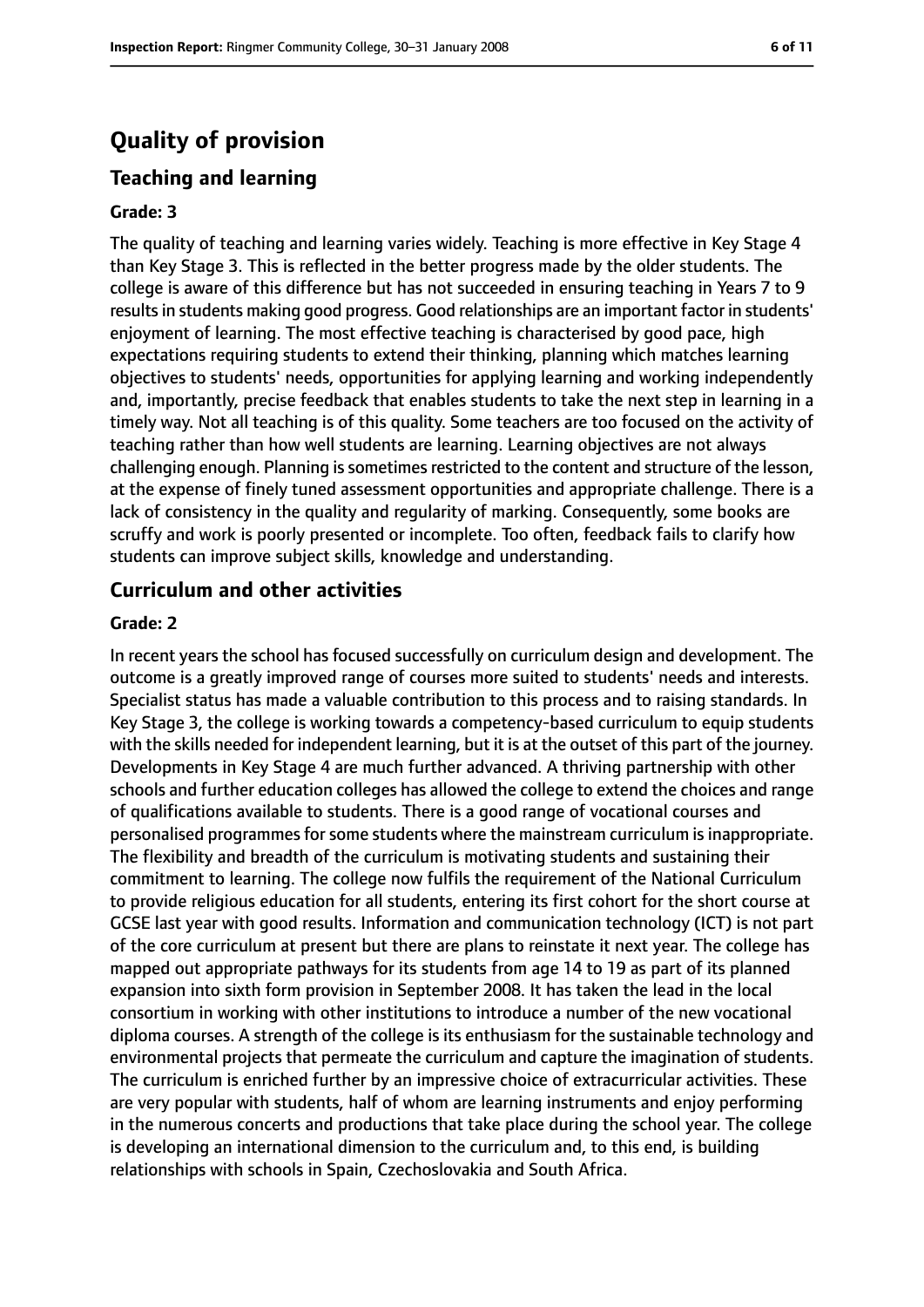#### **Care, guidance and support**

#### **Grade: 3**

Concern for the welfare of individual students is at the heart of the college's ethos, and hence the quality of pastoral care is good. Parents agree that the college makes effective arrangements to look after their children. Outreach work in local primary schools ensures children settle into college life well. Child protection and safeguarding procedures are in place and monitored robustly. Health and safety checks, for instance, in connection with the premises, are rigorous. A recent innovation is a daily mentoring session where mixed-age groups come together with their mentor. The quality of these half-hour sessions is variable; some are effective in supporting students' emotional well-being and developing their social skill but others lack purpose and structure. The mentoring programme includes opportunities for students to agree personal and academic targets with their mentors. However, guidance gives insufficient focus to improving subject skills and knowledge. This limits the impact of target setting on students' progress and learning.

## **Leadership and management**

#### **Grade: 3**

Leadership and management are satisfactory overall. The college judged these aspects of its work to be good but did not give enough weight to the impact of leadership on students' achievement and to the variation in the quality of leadership across the college. The principal is bold in her ambitions and has the drive to take the college forward. The pace of improvement is gathering momentum. New structures are establishing themselves and beginning to make an impact. For example, the house system has contributed to the improvement in student attitudes. Middle leaders are being involved in self-evaluation. However, in some instances there is a lack of rigour in the use of assessment information to plan and evaluate students' learning. In addition, target setting is not used well in all subjects or in mentor time to speedily remedy underachievement. There is more to do in establishing common approaches to improving learning and sharing good practice. Regular line management procedures are making teachers more accountable for students' progress. Teamwork is becoming a strength; teachers and support staff work well together to achieve common goals. Good opportunities for professional development link to the college improvement plan as well as to the individual needs of staff. However, not all staff are secure in their understanding of National Curriculum levels and how to evaluate and support students' progress in relationship to them. Governance is satisfactory. Governors are very committed to the school and support its work enthusiastically. They attend training and are developing their skills in interrogating information about students' achievement but have not given a sharp enough focus to tackling underachievement.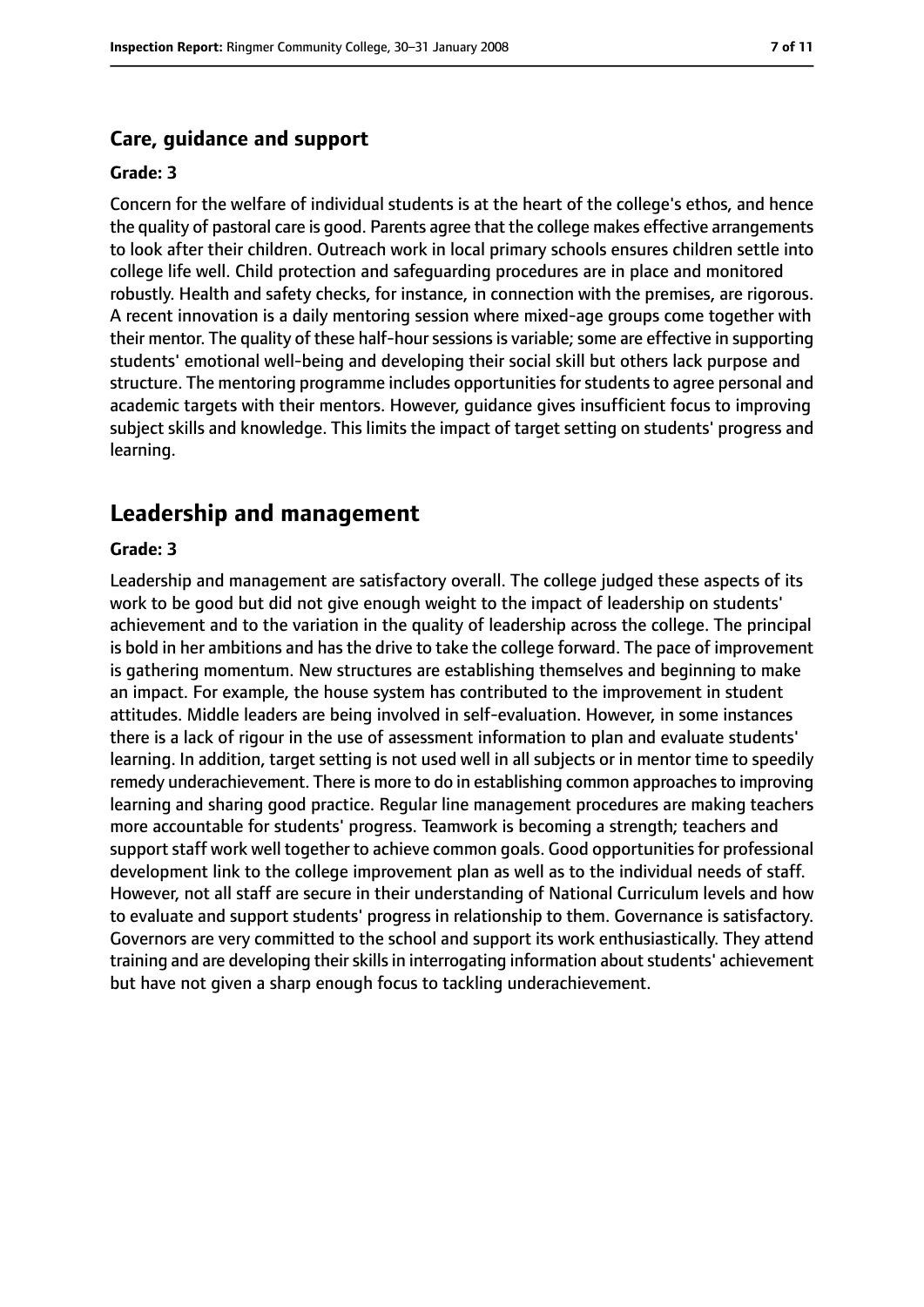**Any complaints about the inspection or the report should be made following the procedures set out in the guidance 'Complaints about school inspection', which is available from Ofsted's website: www.ofsted.gov.uk.**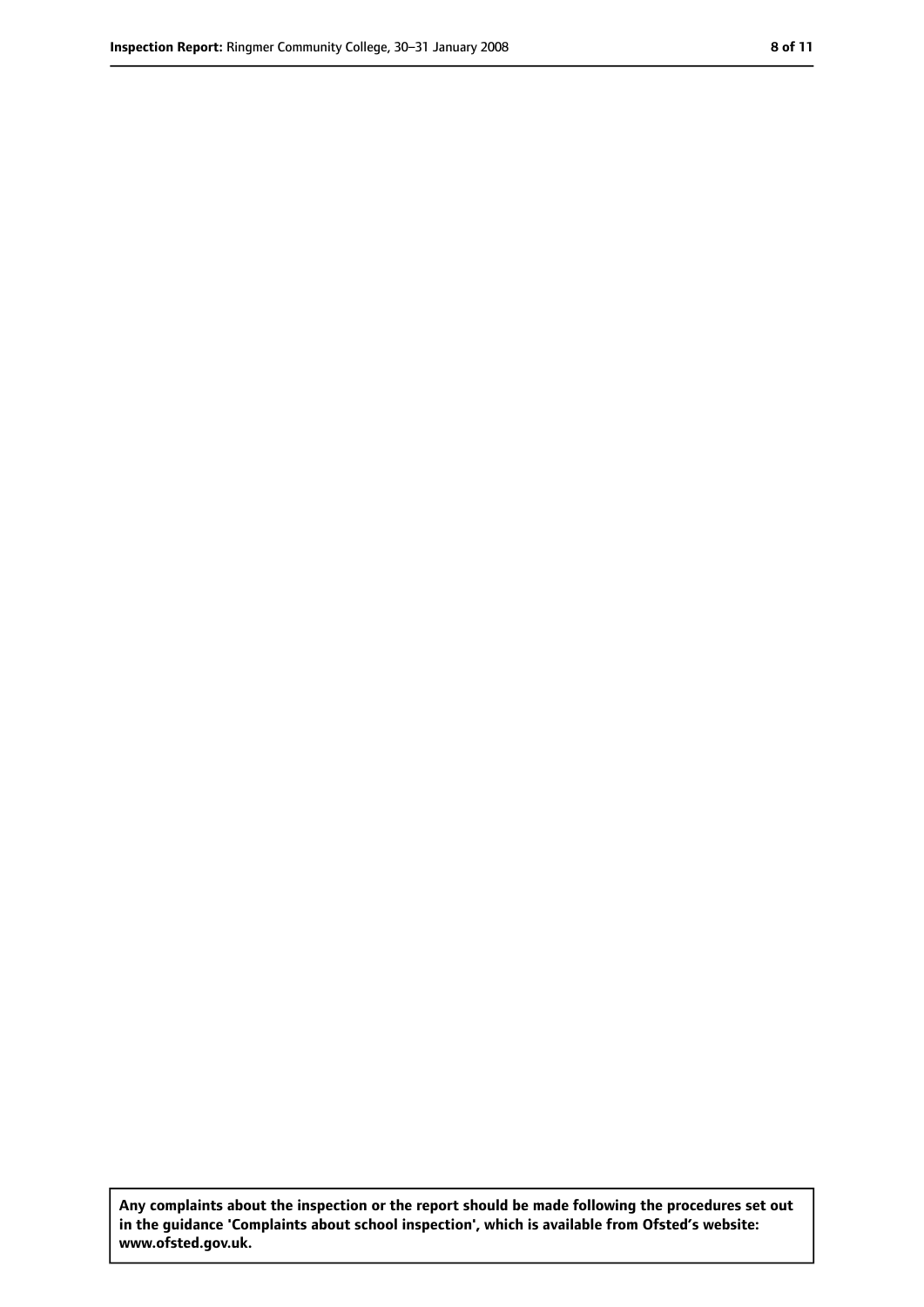## **Inspection judgements**

| $^{\backprime}$ Key to judgements: grade 1 is outstanding, grade 2 good, grade 3 satisfactory, and | School         |
|----------------------------------------------------------------------------------------------------|----------------|
| arade 4 inadeguate                                                                                 | <b>Overall</b> |

## **Overall effectiveness**

| How effective, efficient and inclusive is the provision of education, integrated<br>care and any extended services in meeting the needs of learners? |     |
|------------------------------------------------------------------------------------------------------------------------------------------------------|-----|
| Effective steps have been taken to promote improvement since the last<br>inspection                                                                  | Yes |
| How well does the school work in partnership with others to promote learners'<br>well-being?                                                         |     |
| The capacity to make any necessary improvements                                                                                                      |     |

## **Achievement and standards**

| How well do learners achieve?                                                                               |  |
|-------------------------------------------------------------------------------------------------------------|--|
| The standards <sup>1</sup> reached by learners                                                              |  |
| How well learners make progress, taking account of any significant variations between<br>groups of learners |  |
| How well learners with learning difficulties and disabilities make progress                                 |  |

## **Personal development and well-being**

| How good is the overall personal development and well-being of the<br>learners?                                  |  |
|------------------------------------------------------------------------------------------------------------------|--|
| The extent of learners' spiritual, moral, social and cultural development                                        |  |
| The extent to which learners adopt healthy lifestyles                                                            |  |
| The extent to which learners adopt safe practices                                                                |  |
| How well learners enjoy their education                                                                          |  |
| The attendance of learners                                                                                       |  |
| The behaviour of learners                                                                                        |  |
| The extent to which learners make a positive contribution to the community                                       |  |
| How well learners develop workplace and other skills that will contribute to<br>their future economic well-being |  |

## **The quality of provision**

| $\mid$ How effective are teaching and learning in meeting the full range of the $\mid$<br>learners' needs? |  |
|------------------------------------------------------------------------------------------------------------|--|
| How well do the curriculum and other activities meet the range of needs  <br>and interests of learners?    |  |
| How well are learners cared for, guided and supported?                                                     |  |

 $^1$  Grade 1 - Exceptionally and consistently high; Grade 2 - Generally above average with none significantly below average; Grade 3 - Broadly average to below average; Grade 4 - Exceptionally low.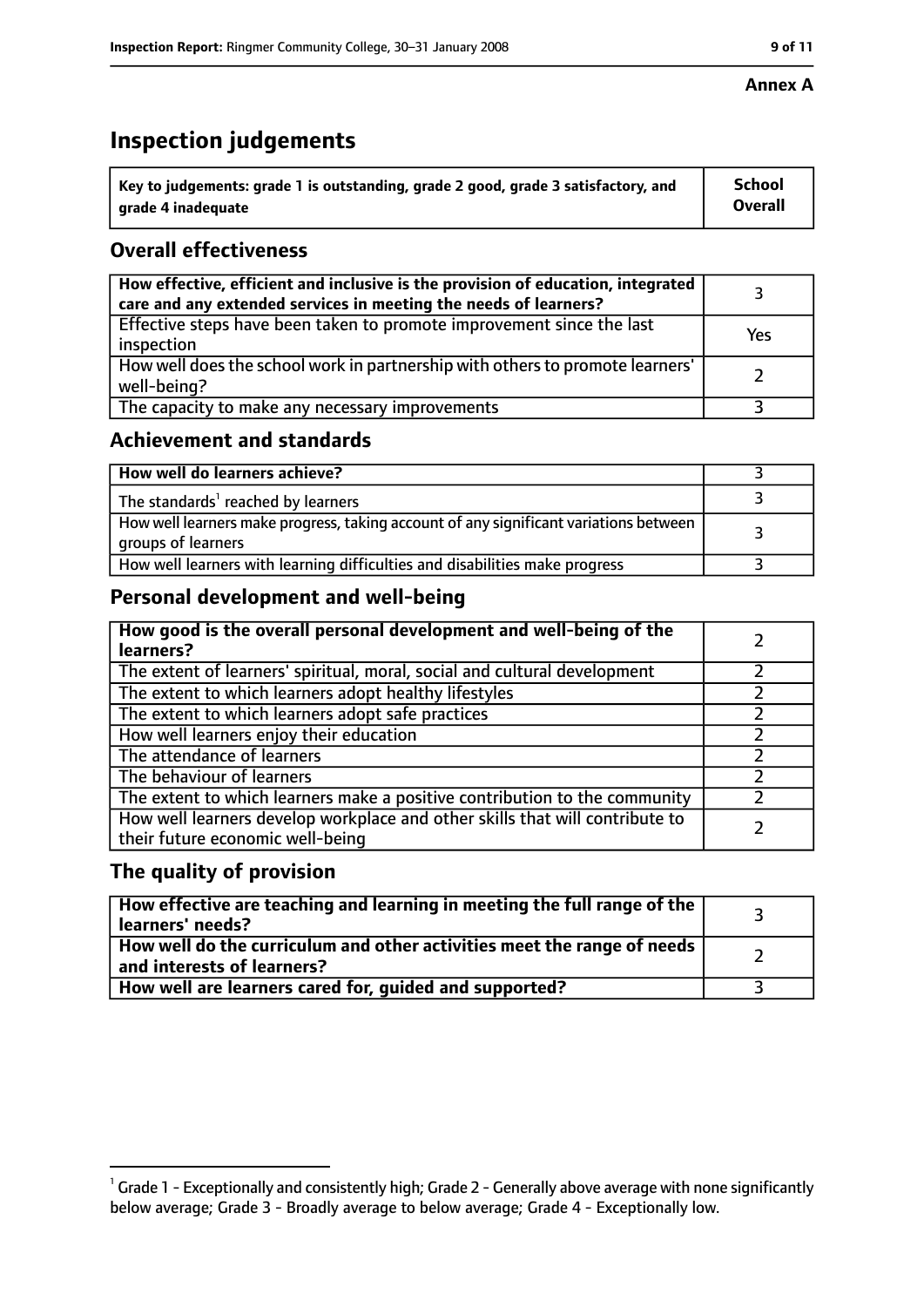# **Leadership and management**

| How effective are leadership and management in raising achievement<br>and supporting all learners?                                              | 3   |
|-------------------------------------------------------------------------------------------------------------------------------------------------|-----|
| How effectively leaders and managers at all levels set clear direction leading<br>to improvement and promote high quality of care and education |     |
| How effectively leaders and managers use challenging targets to raise standards                                                                 | 3   |
| The effectiveness of the school's self-evaluation                                                                                               |     |
| How well equality of opportunity is promoted and discrimination tackled so<br>that all learners achieve as well as they can                     | 3   |
| How effectively and efficiently resources, including staff, are deployed to<br>achieve value for money                                          | 3   |
| The extent to which governors and other supervisory boards discharge their<br>responsibilities                                                  | 3   |
| Do procedures for safequarding learners meet current government<br>requirements?                                                                | Yes |
| Does this school require special measures?                                                                                                      | No  |
| Does this school require a notice to improve?                                                                                                   | No  |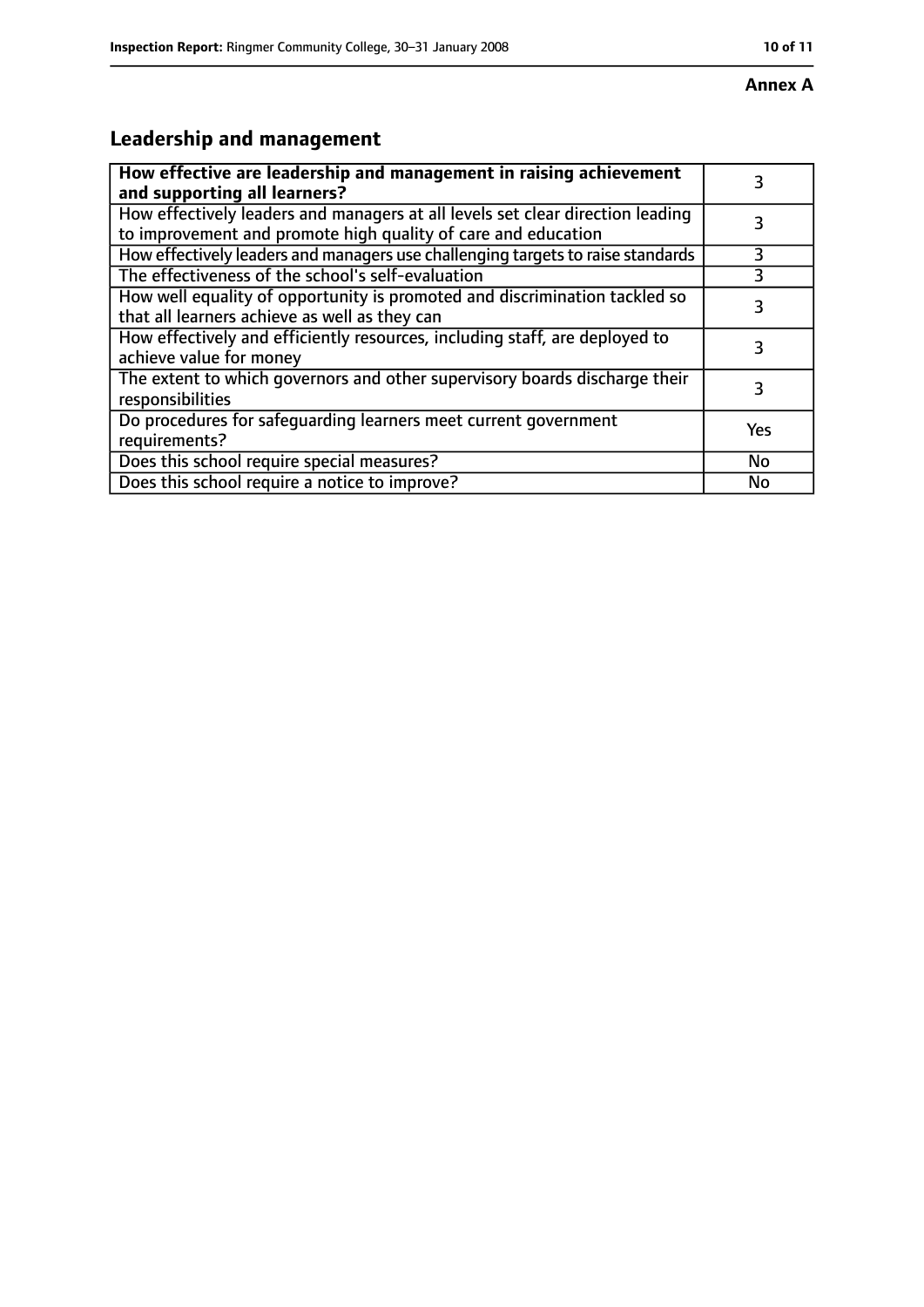## **Text from letter to pupils explaining the findings of the inspection**

- 1 February 2008 Dear Students Inspection of Ringmer Community College, Lewes BN8 5RB Thank you for talking to us so honestly about the school and the progress you are making. This letter summarises the findings of our inspection. Your parents or carers will have a copy of the full report should you wish to read it. We found your college provides you with a satisfactory and improving education. The college has good points that it continues to build on and some areas for development that it is determined to tackle. You have an important part to play. You are doing better in examinations at the end of Year 11 but not so well in national tests at the end of Year 9. Our view is that when your attention is captured by good teaching closely matched to your needs, you make good progress. Where lessons do not challenge you appropriately, your progress slows down. In addition, some of your targets do not give you clear and detailed guidance about how to improve in subjects. Overall, your achievement is satisfactory. You get on well with each other, are keen to take responsibility for decision making in the college and have good opportunities to do just that. We were impressed with the contribution you make in the wider community and by your commitment to sustainable technologies and improving the environment. You are well cared for, feel safe, enjoy college and greatly appreciate the impressive range of extra activities available to you. There is a good choice of subjects to study in Key Stage 4 and some of you are looking forward to joining the new sixth form. There is room for improvement in the curriculum in Key Stage 3, which is still being developed. The principal and governors are determined to keep on improving the college. We have asked them to prioritise the following things:
- increase the amount of good and outstanding teaching by sharing best practice and concentrating on how effectively teaching helps you to learn
- link judgements about the effectiveness of the college to how well you learn and progress
- make sure teachers and learning support staff use assessment information to match learning objectives to your needs and set you clear targets for improving your subject skills and knowledge. With very best wishes for the future, Jacqueline White Her Majesty's Inspector